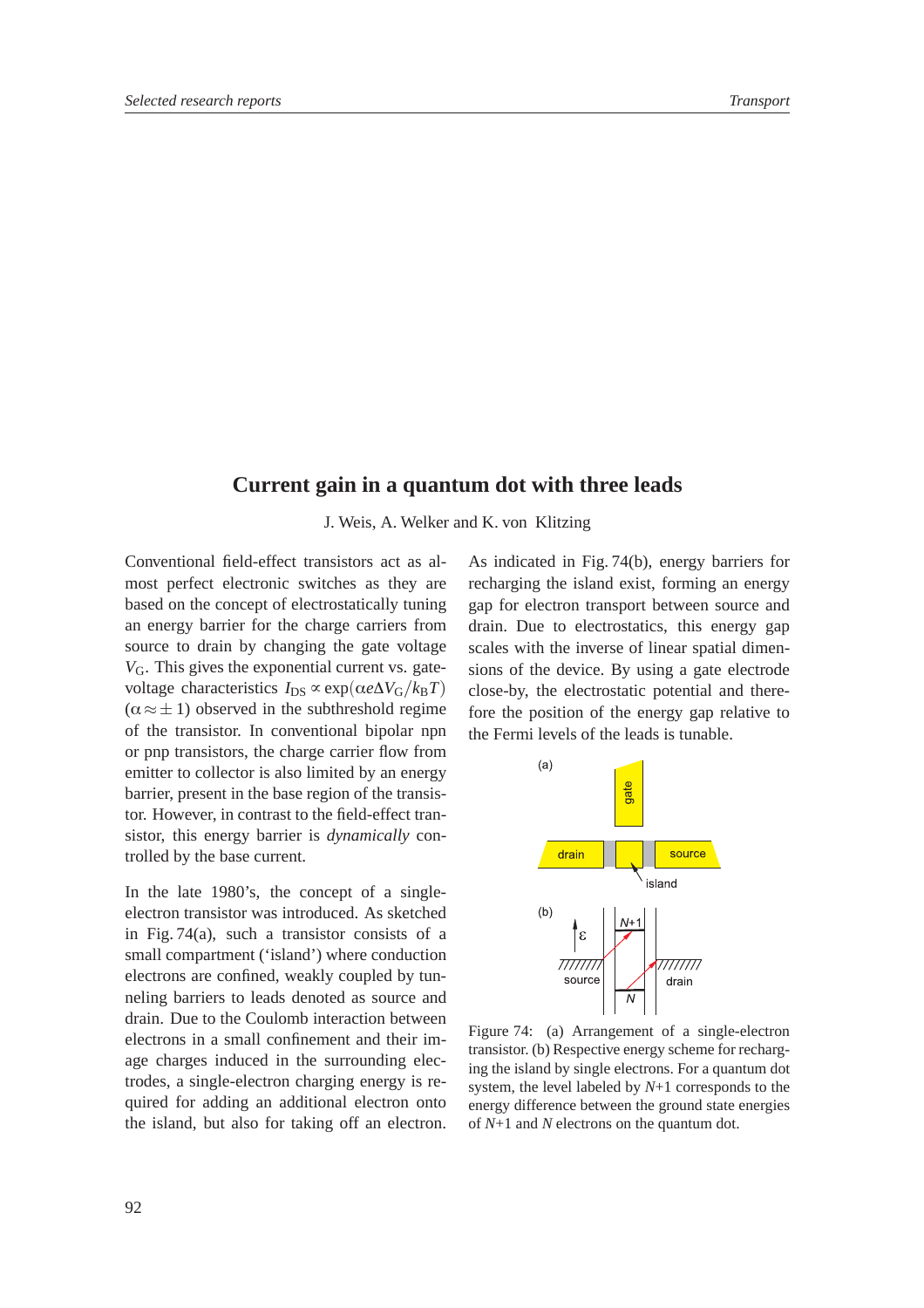

Figure 75: (a) Arrangement of a quantum dot with three leads – source, drain and base. For the bias condition depicted in the energy scheme (b), the single-electron tunneling dynamics between three quantum dot states – the *N*-electron ground state  $|N, 0\rangle$ , the  $(N+1)$ -electron ground state  $|N+1, 0\rangle$ , the *N*-electron excited state  $|N, * \rangle$  – is sketched in (c). The half-circles with arrows indicate the direction for the QD state change by single-electron tunneling from or to the respective lead. The left circles describe single-electron tunneling from the base to source/drain, the red circle at the right side single-electron tunneling from source to drain, enabled by a single-electron charging process into the quantum dot from the base lead.

Shifting the threshold level for charging the island with *N*+1 electrons between the Fermi levels of source and drain, the number of electrons on the island can fluctuate between *N* and *N*+1, i.e. single-electron tunneling takes place. Shifting this level below both Fermi levels, the electron transport is blocked, the electron number on the island is fixed to *N*+1 (regime of Coulomb blockade). Shifting the electrostatic potential further, the behavior repeats, however for increased electron number on the island. Therefore, as a function of the applied gate voltage, a periodic modulation of the conductance is observable – denoted as Coulomb blockade oscillations. Such a single-electron transistor is an electrostatically controlled device, where for a respective device design even voltage gain is achievable.

If the Fermi wavelength of the conduction electrons is comparable to the spatial dimensions of the island, a discrete single-particle spectrum is expected for the electrons confined on the island. Such an island is denoted as 'artificial atom' or quantum dot. However, due to the mesoscopic size, the electron-electron interaction is usually the dominant energy scale so that single-electron tunneling processes have to be described in terms of transitions between manyelectron states of *N* and *N*+1 electrons confined in the quantum dot. In this language, the threshold levels, depicted in Fig. 74(b), indicate the energy difference between the ground state energies of *N* and *N*+1 electrons, and their energetical distances usually vary with increasing *N*. Transitions to excited states of either the *N* or *N*+1 electron system appear as additional energy levels in such energy schemes, however are only usable for single-electron transport if at least this level and the respective threshold level lie between the Fermi levels of source and drain. Transitions to excited states can therefore only be accessed at larger source-drain voltage.

By adding a third lead (base) to the quantum dot (Fig.  $75(a)$ ), the situation becomes different: Lifting the Fermi level of the base lead above the threshold level for *N*+1 elec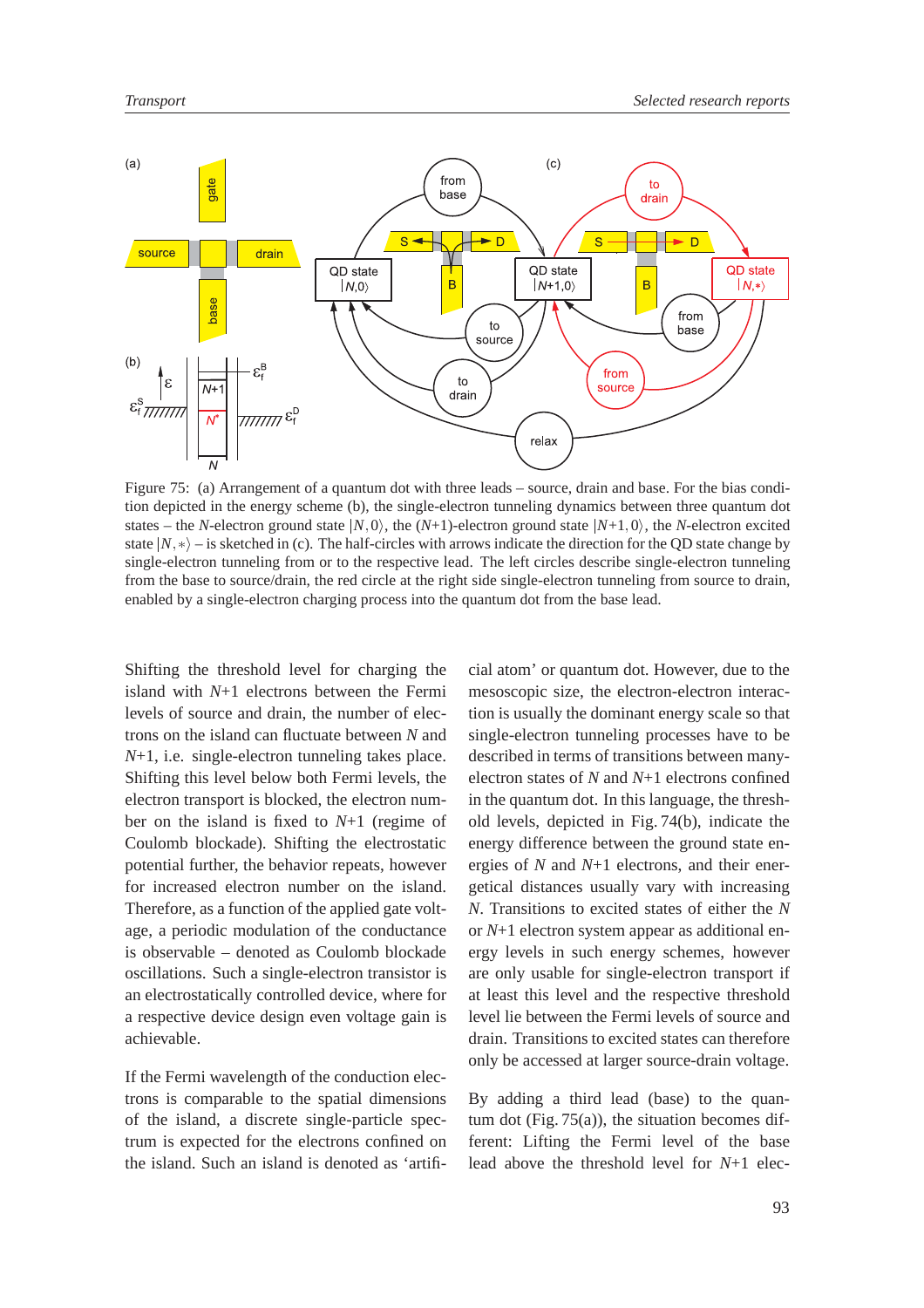trons (Fig. 75(b)), the quantum dot is charged from the base and in the next step discharged by one electron towards the source or drain lead. The quantum dot undergoes a transition from the *N*-electron ground state  $|N,0\rangle$  to the  $(N+1)$  electron ground state  $|N+1,0\rangle$  and vice versa (Fig. 75(c)). Under stationary bias condition, this charging/discharging cycle repeats and leads to a stationary current carried by single-electron tunneling from the base lead to source/drain – a trivial process. However, with discharging the quantum dot to drain (the lead with lowest Fermi level), the electron system in the quantum dot might end up in an excited state  $|N, * \rangle$  of *N* electrons, i.e. a hole-like (singleparticle) or collective excitation. Using this access energy, it requires less energy for adding an electron to the island.

If the energy level for the transition between  $|N, * \rangle$  and  $|N+1, 0 \rangle$  lies in between the Fermi levels of source and drain, an electron from source is able to enter before a relaxation from the excited state  $|N, * \rangle$  into the ground state  $\frac{m \alpha \epsilon}{\Gamma^2}$  $|N,0\rangle$  occurs. Being now in the state  $|N+1,0\rangle$ , an electron can leave the quantum dot to source, leaving the dot in the excited state  $|N, *\rangle$ . If the are applied transition between  $|N+1, 0\rangle$  and  $|N, *\rangle$  is used two-dimensional now several times for single-electron tunneling events (red circle in Fig. 75(c)) before the ground state  $|N,0\rangle$  of *N* electrons is reached, a single charging event from the base lead has induced several single-electron tunneling events between source and drain. In such a case, the source-drain current exceeds the base current which has enabled the source-drain current.

Modeling the dynamics of this single-electron tunneling device by rate equations shows that – besides a suppression of relaxation from the excited state – the tunneling rates between quantum dot and leads have to fulfill certain requirements which can be summarized basically in the following way: Firstly, discharging the quantum dot into the excited state  $|N, * \rangle$ via drain (red path from  $|N+1, 0\rangle$  in Fig. 75(c)) dot is energet has to have a higher rate than discharging the dot into the ground state  $|N,0\rangle$  via source or drain can only drain (black pathes from  $|N+1, 0\rangle$  in Fig. 75(c)). neling, not sin

 $|0\rangle$  to the with few electrons where the different tunnel  $\langle 0 \rangle$  and vice couplings of individual quantum states with the Secondly, charging the dot from  $|N, * \rangle$  via the base lead has to have a lower probability than charging the dot via the source lead. Such conditions can only be expected for a quantum dot leads are resolvable.

> To test our new concept of operating a singleelectron transistor dynamically, we have fabricated quantum dots with three leads. The samples are based on a GaAs/AlGaAs heterostructure containing a two-dimensional electron system 50 nm below the surface. The heterostructure was grown in the MBE Service Group of the Institute. A mesa structure was etched and metal alloyed in certain regions of the mesa to contact the two-dimensional electron system. By using electron-beam lithography and a metal lift-off process, structured metal electrodes were deposit on the heterostructure surface. A scanning electron microscope (SEM) image of this split-gate structure is shown in Fig. 76(a).

 $\ket{\ast}$  is used two-dimensional electron system into the quan- $\ket*{}$  in Fig. 76(b). At zero base voltage, the quantum At temperatures below 0.1 K, negative voltages are applied to the gate electrodes dividing the tum dot, connected by tunneling barriers to three separate 2DES regions acting as leads – denoted in the figure as source, drain and base. Since in such quantum dot systems, the confining potential and the exact number of electrons is usually unknown, we have chosen a pragmatic approach: By tuning systematically the Fermi levels of source, drain and the base lead with respect to each other, tuning the electrostatic potential of the quantum dot by a nearby gate electrode, and measuring under all these bias conditions the dc currents in all three leads, we could well characterize our quantum dot system and could indeed find current gain for certain electron numbers. An example is shown dot is energetically in the Coulomb blockade regime and the observed current from source to drain can only be due to correlated electron tunneling, not single-electron tunneling.